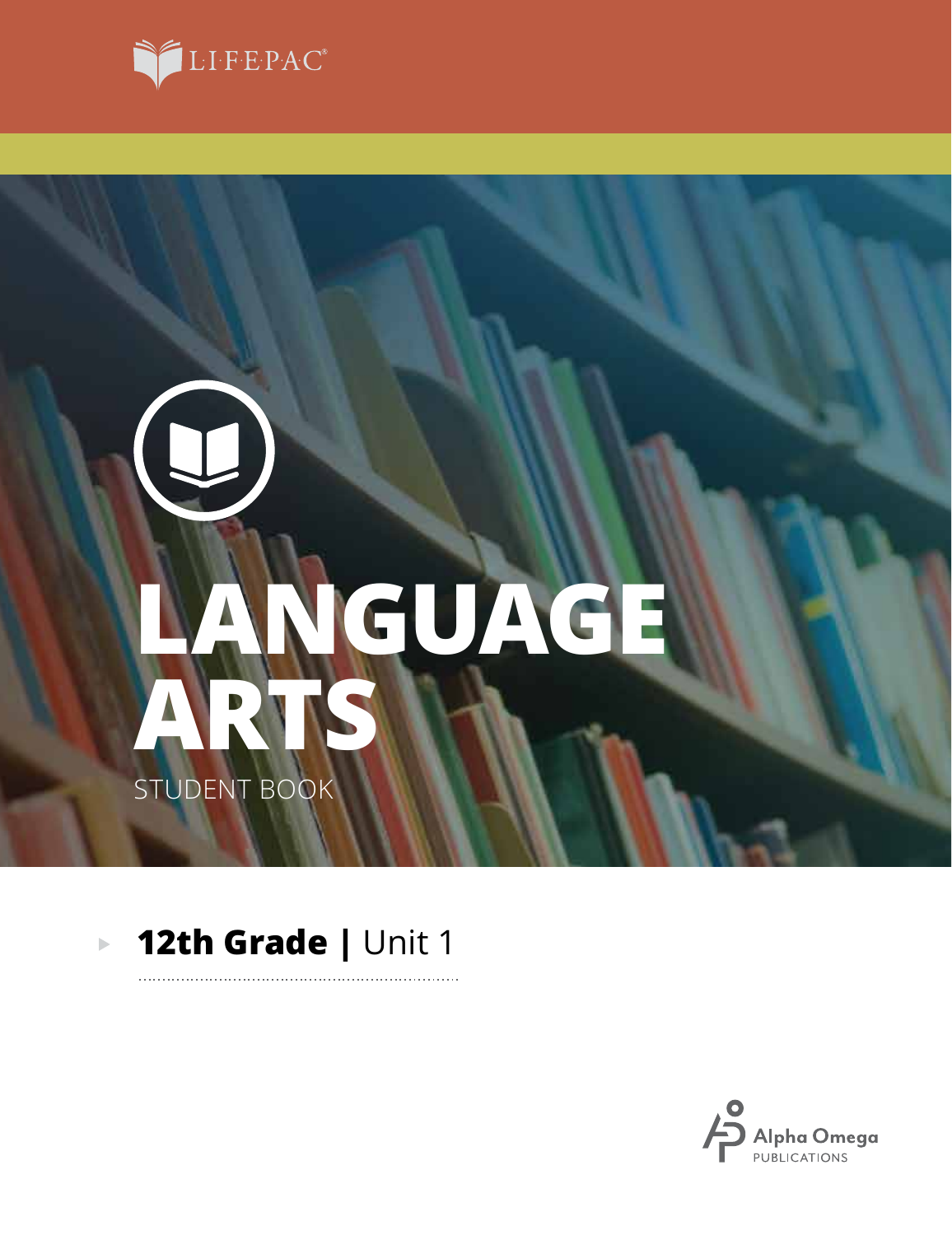# **LANGUAGE ARTS 1201** THE WORTH OF WORDS

INTRODUCTION **|3**

# **1. WORD STUDY 5**

WORD FORMS AND MEANINGS **|6** WORD CATEGORIES **|16** ACRONYMS **|23** SELF TEST 1 **|25**

# **2. EXPOSITORY WRITING 27**

TYPES OF EXPOSITORY WRITING **|27** PARAGRAPH STRUCTURE **|29** FORM AND MECHANICS **|39** SELF TEST 2 **|53**

### **3. SENTENCE STRUCTURE, DICTION, AND USAGE 55**

SENTENCE STRUCTURE **|55** DICTION **|65** USAGE **|68** SELF TEST 3 **|72**

### **GLOSSARY 76**

LANGUAGE

**LIFEPAC Test is located in the center of the booklet.** Please remove before starting the unit.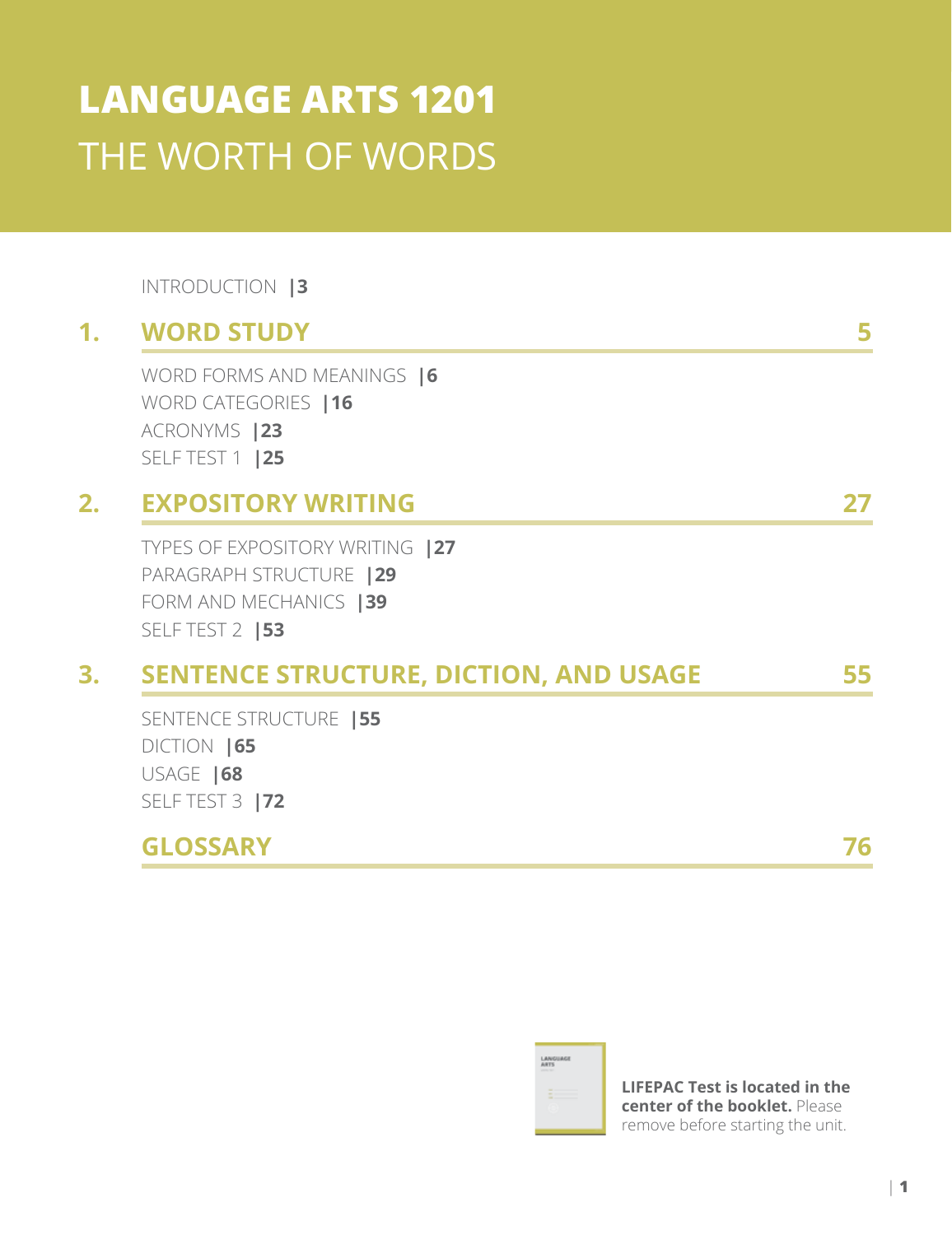**Author:**  Dorothy A. Galde, M.A.

#### **Editor:**

Alan Christopherson, M.S.

#### **Media Credits:**

**Page 6:** © Icon\_Craft\_Studio, iStock, Thinkstock; **17:** © nicexray, iStock, Thinkstock; **19:** © Tokarsky, iStock, Thinkstock; **20:** © GlobalP, iStock, Thinkstock; © Belinda Pretorius, iStock, Thinkstock; © Daniel Cole, Hemera, Thinkstock; © Joseph Calev, Hemera, Thinkstock; **28:** © monkeybusinessimages, iStock, Thinkstock; **33:** © scanrail, iStock, Thinkstock; © urfinguss, iStock, Thinkstock; © IPGGutenbergUKLtd, iStock, Thinkstock; © Jose Luis Pelaez Inc., Blend Images, Thinkstock; © James Woodson, DigitalVision, Thinkstock; © TongRo Images Inc, Thinkstock; © PhotoObjects.net, Thinkstock; **36:** © Aleksandar Kosev, Hemera, Thinkstock; **45:** © marekuliasz, iStock, Thinkstock; **46:** © uriy2007, iStock, Thinkstock; **59:** © Erol Berberovic, Hemera, Thinkstock; **63:** © photobac, iStock, Thinkstock; **65:** © Alan Crawford, iStock, Thinkstock.



### **804 N. 2nd Ave. E. Rock Rapids, IA 51246-1759**

© MM by Alpha Omega Publications, Inc. All rights reserved. LIFEPAC is a registered trademark of Alpha Omega Publications, Inc.

All trademarks and/or service marks referenced in this material are the property of their respective owners. Alpha Omega Publications, Inc. makes no claim of ownership to any trademarks and/or service marks other than their own and their affiliates, and makes no claim of affiliation to any companies whose trademarks may be listed in this material, other than their own.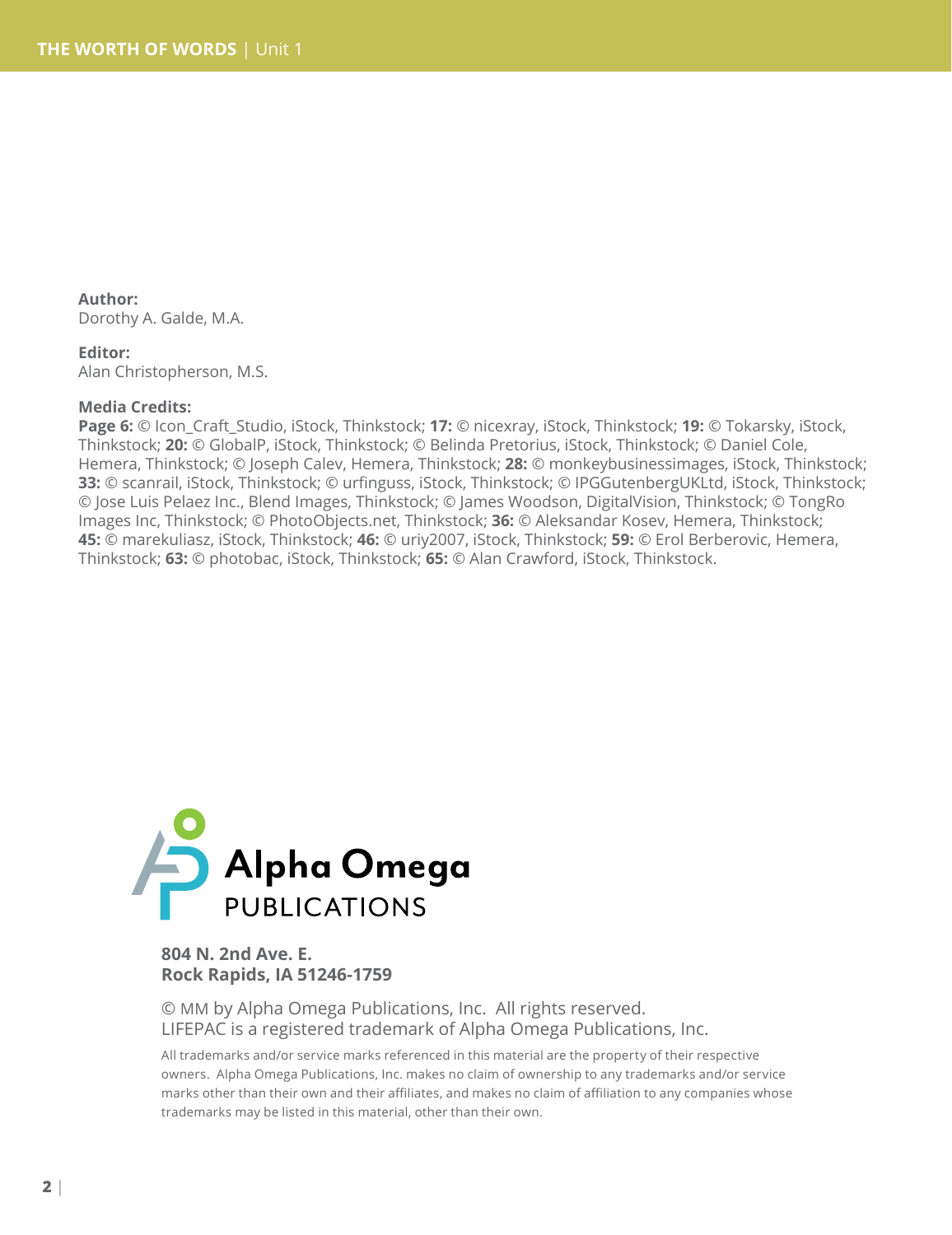# **The Worth of Words**

# **Introduction**

Samuel T. Coleridge once said, "Language is the armory of the human mind, and at once contains the trophies of its past, and the weapons of its future conquest."

Every time we speak or write, two pieces of information are communicated: the message we intended and our level of education. All of us want to be respected and admired. A certain portion of this respect is accomplished through our ability to express ourselves accurately. Such a goal requires an extensive vocabulary.

We think with words. Therefore if our word banks are limited, our thought processes are inhibited. The word-power extension that this LIFEPAC® provides will improve individual communication and make possible greater spiritual comprehension.

In the study of this LIFEPAC, you will find the opportunity to increase your word power; to expand it, not arithmetically (4 + 4 = 8), but exponentially ( $4^2$  = 16). You will learn Latin and Greek roots, prefixes and suffixes, and their meanings. Since half of the words in the English language come from Latin and Greek, the application of this learning will improve your comprehension of approximately one hundred thousand words; thus it will upgrade your ability to express yourself clearly.

# **Objectives**

**Read these objectives.** The objectives tell you what you will be able to do when you have successfully completed this LIFEPAC. When you have finished this LIFEPAC, you will be able to:

- **1.** Recognize word roots, prefixes and suffixes, and their meanings.
- **2.** Translate into meaning, words you have not seen before.
- **3.** Spell certain words more easily because you know their roots.
- **4.** Count many new words in your vocabulary as a result of learning and applying your knowledge of roots and affixes.
- **5.** Evaluate your own writing in relation to its unity and coherence.
- **6.** Develop paragraphs through the proper use of topic sentences and controlling ideas.
- **7.** Write unified coherent paragraphs.
- **8.** Find and correct mechanical errors.
- **9.** Find and correct errors in manuscript form.
- **10.** Recognize and use proper sentence structure.
- **11.** Identify and correct common grammatical errors in your own writing.
- **12.** Use proper diction and correct improper usage.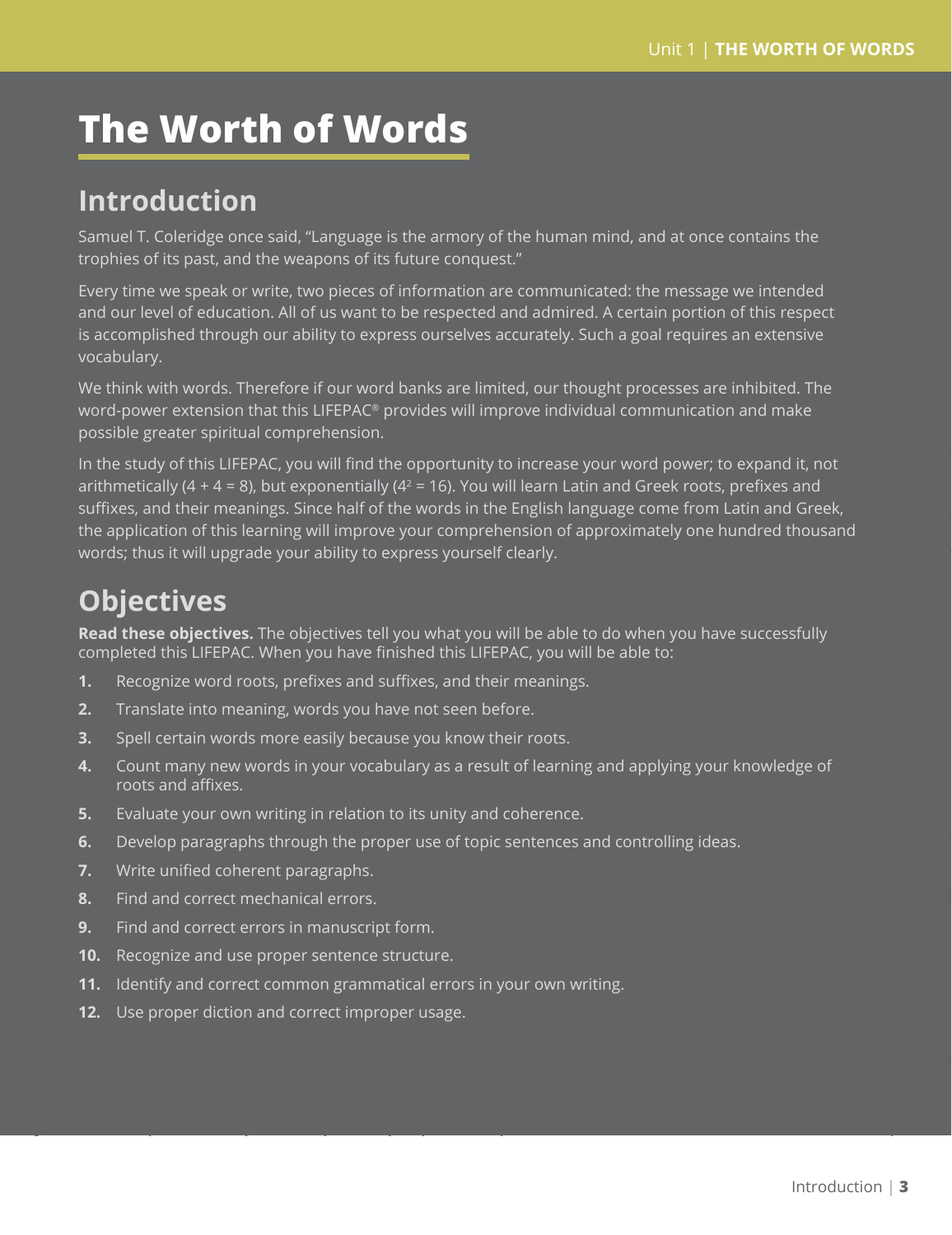Survey the LIFEPAC. Ask yourself some questions about this study and write your questions here.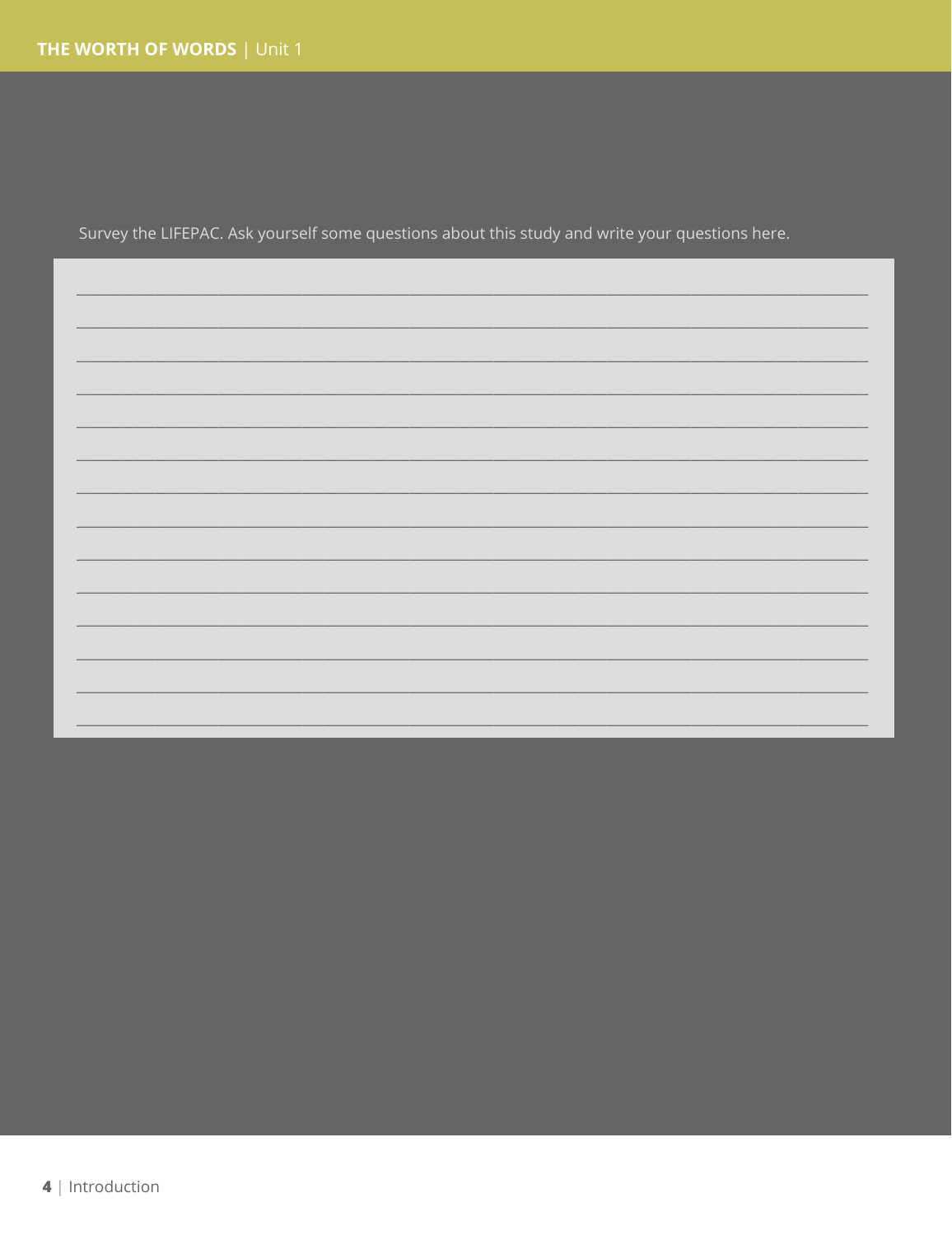# 1. WORD STUDY

To use words correctly and effectively, you must understand words. In this section you will be working with words. First, you will make words through the use of a word wheel. Next, you will study such word elements as prefixes, suffixes, and roots. Finally, you will learn more about certain categories of words that meet specific needs. You will discover some new terms used by people in various specialized fields. Not only will you become acquainted with a few terms used by construction workers, chefs, and firefighters, but you will also be exposed to some scientific, literary, musical, and mathematical terms. One final group of words you will study deals with acronyms. Your comprehension of many words will increase as a result of the daily application of the information learned in this section.

### **Section Objectives**

**Review these objectives.** When you have completed this section, you should be able to:

- 1. Recognize word roots, prefixes and suffixes, and their meanings.
- 2. Translate into meaning, words you have not seen before.
- 3. Spell certain words more easily because you know their roots.
- 4. Count many new words in your vocabulary as a result of learning and applying your knowledge of roots and affixes.

### **Vocabulary**

### **Study these words to enhance your learning success in this section.**

| artiste          | cymbal         | metamorphic |
|------------------|----------------|-------------|
| <b>barometer</b> | dome mountain  | sedimentary |
| basso profundo   | euphemism      | texturing   |
| <b>bells</b>     | <b>igneous</b> | vertebrate  |
| cuisine          | maitre d'      |             |

**Note:** *All vocabulary words in this LIFEPAC appear in* **boldface** *print the first time they are used. If you are not sure of the meaning when you are reading, study the definitions given.*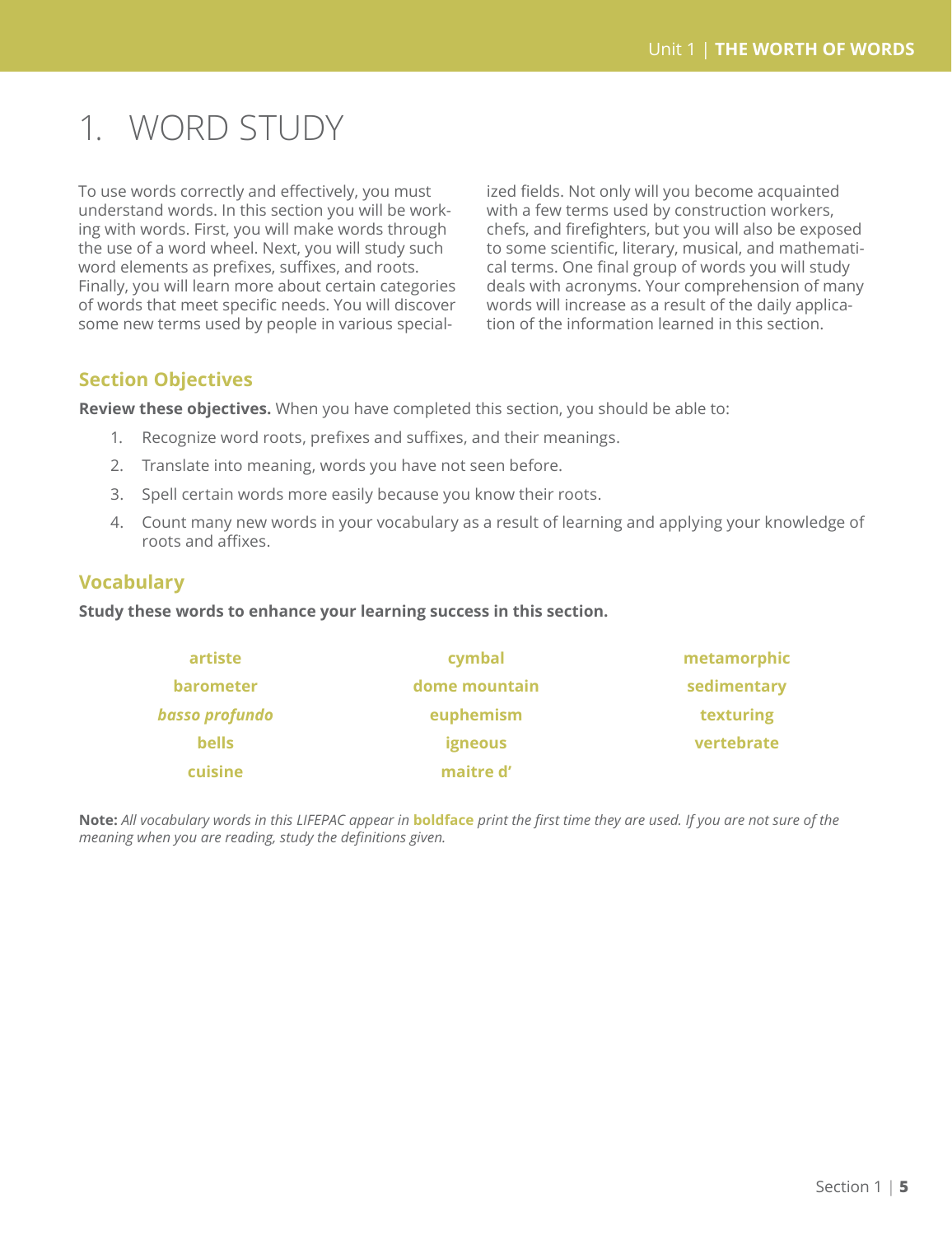### **WORD FORMS AND MEANINGS**

You probably know more about word study than you think. You speak of an automatic transmission, and you know what that term means. Did you realize that *automat* comes from the Greek *automatos*, which means *self-acting*, and that the suffix *-ic* means *having the nature of* and indicates an adjective? *Trans* means *across*; *mis* is the root word meaning *to send*; and *-ion* is a suffix meaning *an act or process* and indicates a noun. The automatic transmission is a *self-acting* system of gears that *sends* power from the engine *across* to the live axle. Most people simply accept a term for a unit, such as a transmission, without knowing what the unit does and, therefore, why it was designated by that term.

Word study makes you more aware of word elements you have used for years. Separating these word elements and learning their original meanings will unlock the interpretations of thousands of new words for you. Tying the unknown to things you already know is one of the best ways of learning.

**Making words.** Use as many of your five senses and as much of your previous knowledge as you can to grasp the import of new combination of roots,



| **automatic transmission:** a *self-acting* system of gears that *sends* power from the engine *across* to the live axle.

suffixes and prefixes. Multiply the root by adding prefixes and suffixes. Here are some prefixes and suffixes that will help you build words.

| <b>Prefixes</b> | <b>Simple Meaning</b>        | <b>Suffixes</b> | <b>Simple Meaning</b>             |
|-----------------|------------------------------|-----------------|-----------------------------------|
| ab-             | away, away from              | -able, -ible    | capable of, able to               |
| ad-             | to, toward                   | -al, -ial       | process, act of doing             |
| contra-         | against                      | -ate            | to act or possess                 |
| $e-$            | out, forth, away             | -ary            | of, related to,<br>connected with |
| in-             | into, within                 | -ion            | act or process                    |
| inter-          | between                      | -ive            | one who performs an<br>action     |
| mal-            | bad, abnormal,<br>inadequate | -ian            | one who is,<br>relating to        |
| pre-            | before                       | $-or, -er$      | one who does a specific<br>thing  |
| trans-          | across                       |                 |                                   |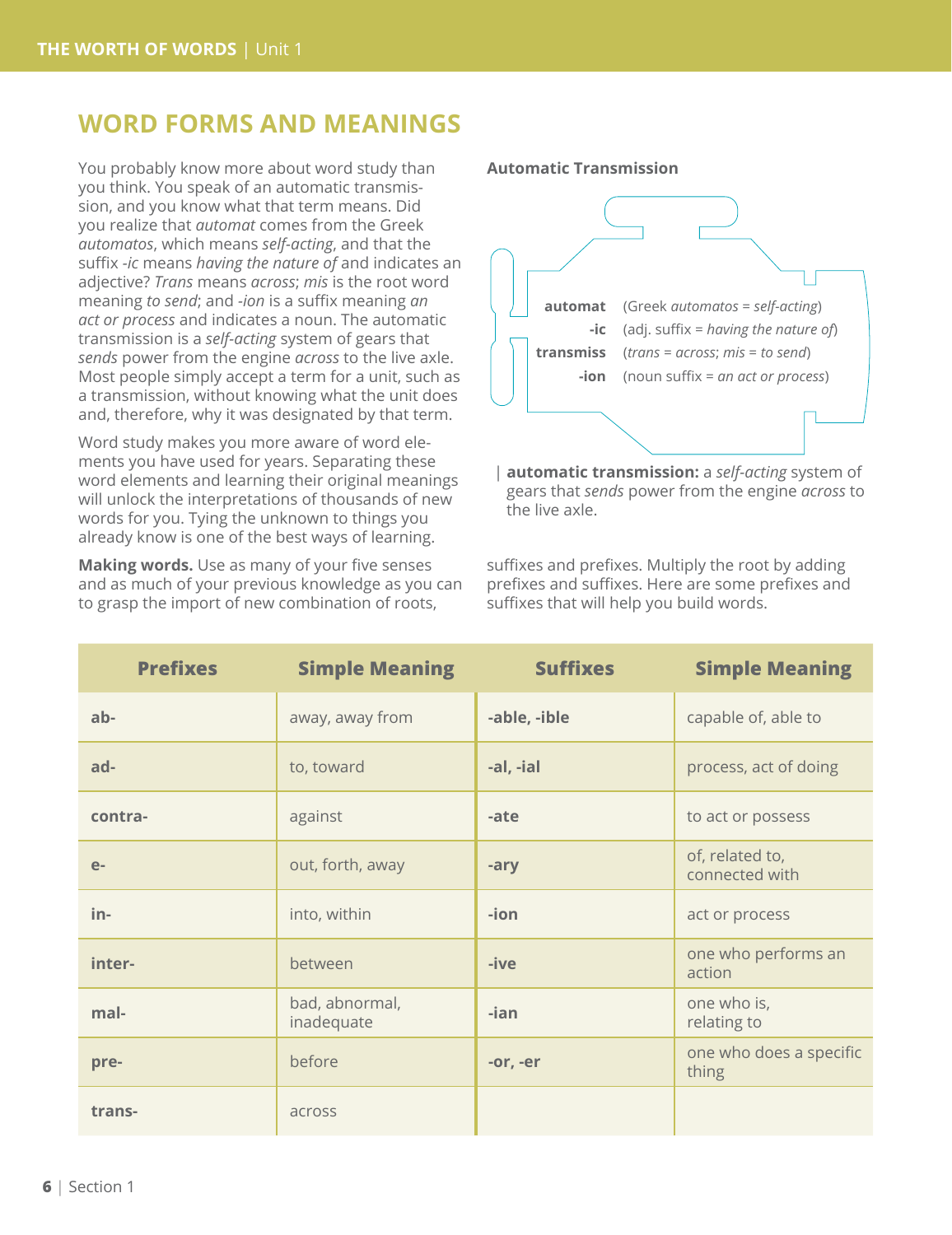The following activity will help you make new words. Use the prefixes and suffixes previously listed to add to the root word in the center of the wheel. As you form words, try to think of the meaning of each.

### **Complete this activity.**

**1.1** Form new words by adding prefixes and suffixes to the following roots. Write them in the segments of the circle. Think up all of the words you can think of before you turn to the dictionary. It's more fun—and faster. You might even take this activity home and see how many words your family can think of in addition to yours.

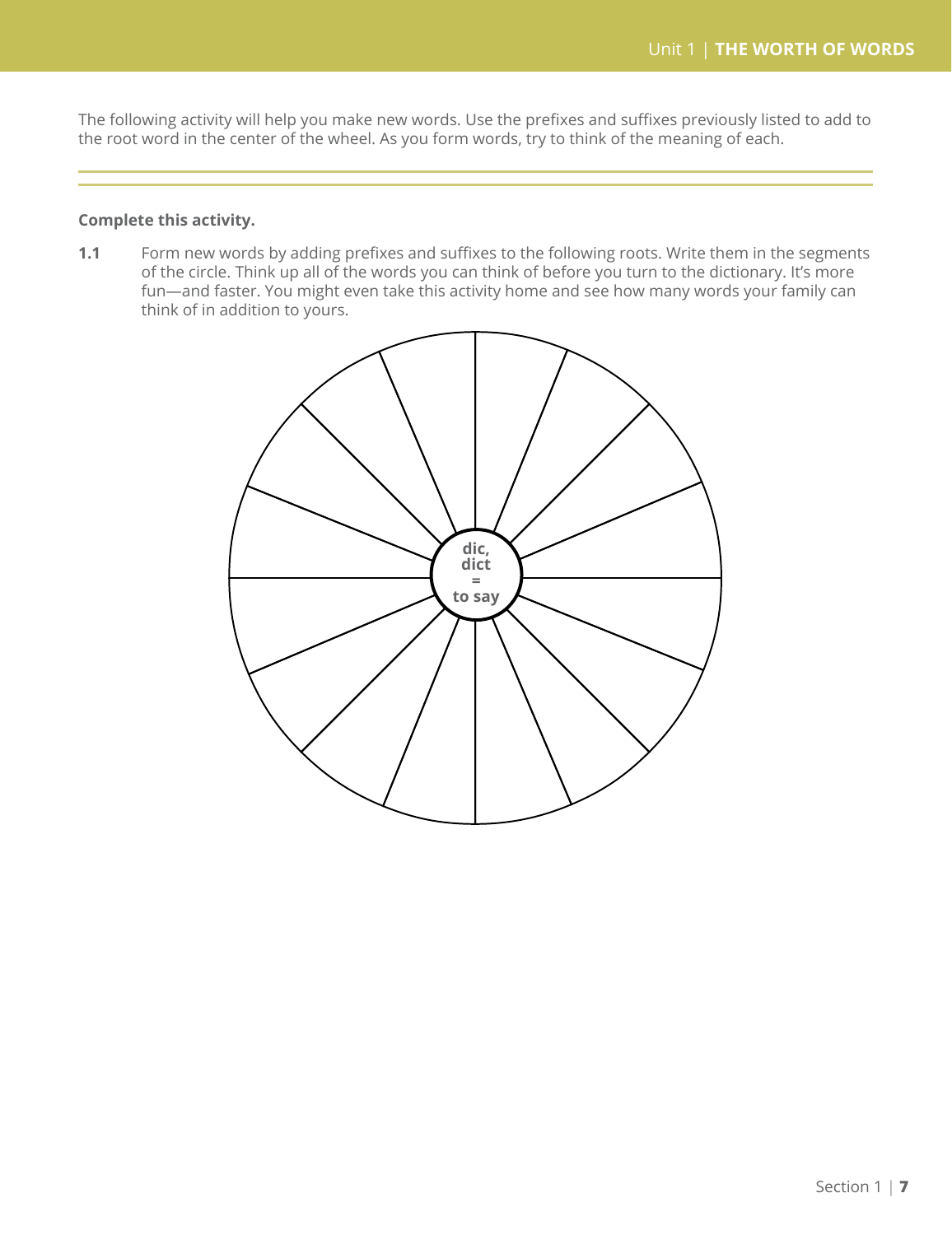**1.2**



**1.3**

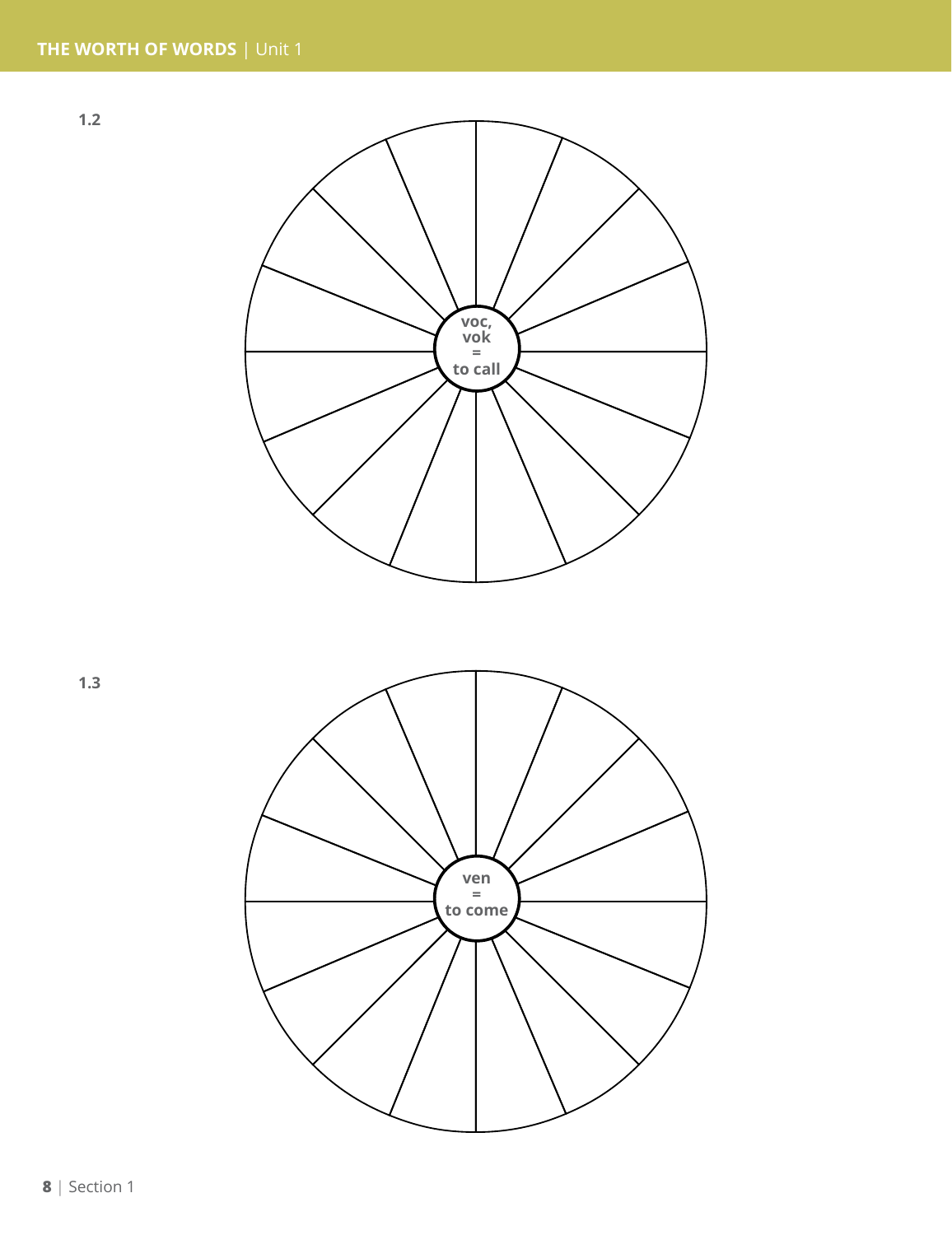



Write three sentences for each root word using three words from each of the wheels.

| 1.5 | dic, dict                                                                                                                                                                                                                                                                                                                                                                            |                                              |      |
|-----|--------------------------------------------------------------------------------------------------------------------------------------------------------------------------------------------------------------------------------------------------------------------------------------------------------------------------------------------------------------------------------------|----------------------------------------------|------|
|     | $a.$ $\overline{\phantom{a}}$                                                                                                                                                                                                                                                                                                                                                        |                                              |      |
|     | $\mathsf{b.}$ $\overline{\phantom{b}}$                                                                                                                                                                                                                                                                                                                                               |                                              |      |
|     | $C.$ $\overline{\phantom{a}}$                                                                                                                                                                                                                                                                                                                                                        |                                              |      |
| 1.6 | voc, vok                                                                                                                                                                                                                                                                                                                                                                             |                                              |      |
|     |                                                                                                                                                                                                                                                                                                                                                                                      |                                              |      |
|     |                                                                                                                                                                                                                                                                                                                                                                                      |                                              |      |
|     | $\mathsf{C}$ . $\qquad \qquad$                                                                                                                                                                                                                                                                                                                                                       |                                              |      |
| 1.7 | ven                                                                                                                                                                                                                                                                                                                                                                                  |                                              |      |
|     |                                                                                                                                                                                                                                                                                                                                                                                      |                                              |      |
|     |                                                                                                                                                                                                                                                                                                                                                                                      |                                              |      |
|     | $C.$ $\qquad \qquad$                                                                                                                                                                                                                                                                                                                                                                 |                                              |      |
| 1.8 | vert                                                                                                                                                                                                                                                                                                                                                                                 |                                              |      |
|     | $\overline{a}$ $\overline{a}$ $\overline{b}$ $\overline{a}$ $\overline{b}$ $\overline{a}$ $\overline{a}$ $\overline{b}$ $\overline{a}$ $\overline{a}$ $\overline{b}$ $\overline{a}$ $\overline{b}$ $\overline{a}$ $\overline{b}$ $\overline{a}$ $\overline{b}$ $\overline{a}$ $\overline{b}$ $\overline{a}$ $\overline{b}$ $\overline{a}$ $\overline{b}$ $\overline{a}$ $\overline{$ |                                              |      |
|     |                                                                                                                                                                                                                                                                                                                                                                                      |                                              |      |
|     | $\mathsf{C}$ . $\qquad \qquad$                                                                                                                                                                                                                                                                                                                                                       |                                              |      |
|     |                                                                                                                                                                                                                                                                                                                                                                                      |                                              |      |
|     |                                                                                                                                                                                                                                                                                                                                                                                      | <b>CHECK</b> ____________ _______<br>Teacher | Date |